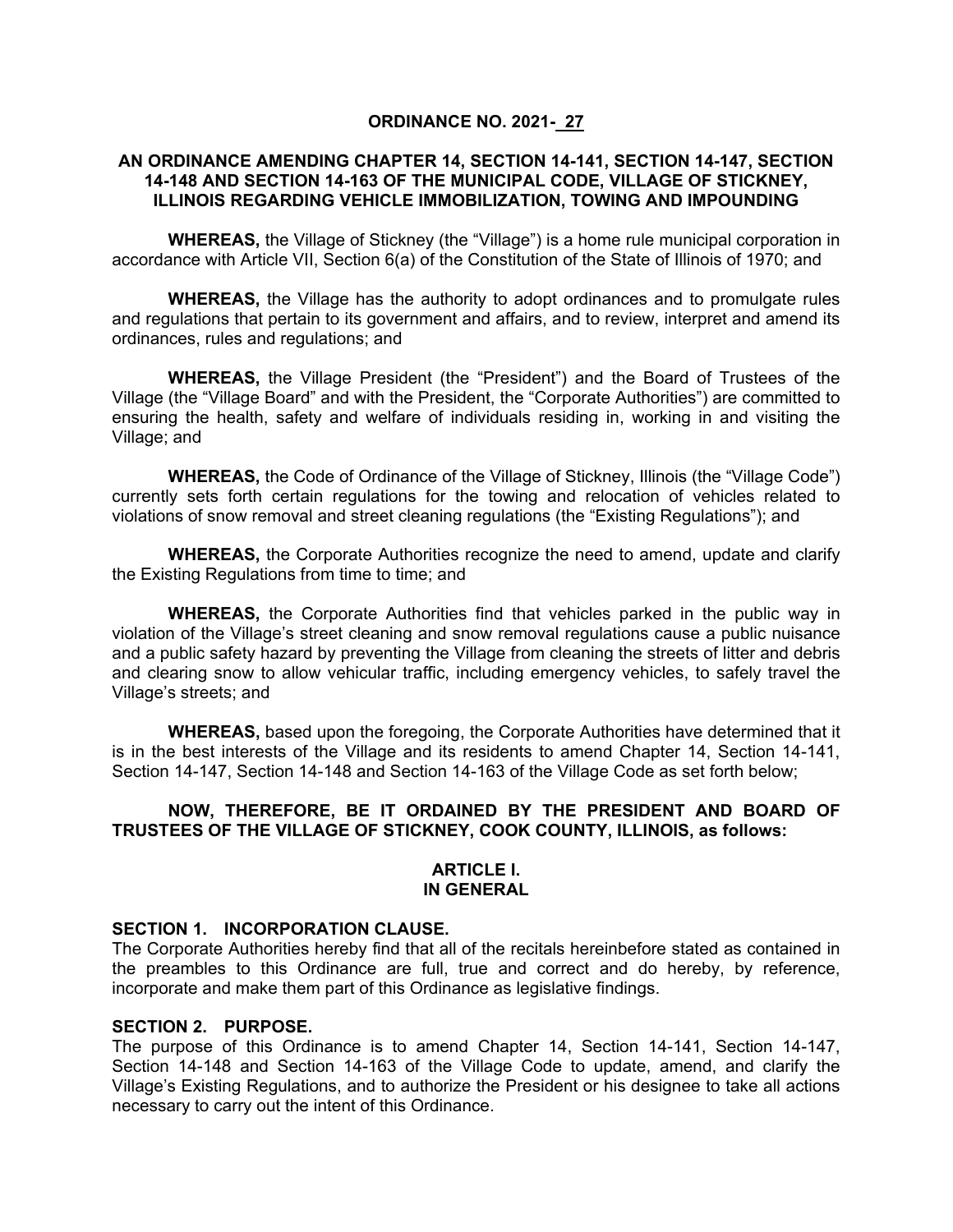# **ARTICLE II.**

# **AMENDMENT OF CHAPTER 14, SECTION 14-141, SECTION 14-147, Section 14-148 AND SECTION 14-163 OF THE MUNICIPAL CODE, VILLAGE OF STICKNEY, ILLINOIS.**

# **SECTION 3.0 AMENDMENT OF CHAPTER 14, SECTION 14-141**

That the Village Code is hereby amended, notwithstanding any provision, ordinance, resolution or Village Code section to the contrary, by amending Chapter 14, Section 14-141 by striking out any language to be removed or repealed and underlining any new language as follows:

- Sec. 14-141. Removal of illegally parked vehicles.
- (a) In addition to Chapter 14, Division 9, the police department and all members thereof assigned to traffic duty are hereby authorized to remove and tow away or have removed and towed away by commercial towing service, any car or other vehicle illegally parked in any place where such parked vehicle creates or constitutes a traffic hazard; blocks the use of a fire hydrant or obstructs or may obstruct the movement of any emergency vehicle; or blocks snow plows or other vehicles trying to maintain a clear path for emergency vehicles; obstructs street cleaning and leaf removal vehicles and services; or any other illegally parked vehicle which is parked in any public street or any other public place.
- (b) Gars Vehicles so towed pursuant to this Section may be removed and towed by either members of the police department or by a commercial towing service. The owners of vehicles towed by a commercial towing service shall be responsible to pay a five dollar (\$5) administrative fee in addition to any and all storage costs and fees charged by the commercial towing service and any costs, judgments or bonds required by Section 14-163. In some cases, the towed vehicle may -away shall be stored on village property or in a public garage or parking lot. The Village shall give notice to the registered owner of the vehicles that the vehicle was towed or relocated within three (3) business days of the relocation, removal, or tow.

# **SECTION 3.1 AMENDMENT OF CHAPTER 14, SECTION 14-147.**

That the Village Code is hereby amended, notwithstanding any provision, ordinance, resolution or Village Code section to the contrary, by amending Chapter 14, Section 14-147 by striking out any language to be removed or repealed and underlining any new language as follows:

# **Sec. 14-147. – Parking After Snowfalls.**

- (a) It shall be unlawful to park any vehicle when snowfall is over two inches as follows:
	- (1) On odd-numbered days from 8:00 a.m. to 11:00 p.m.

a. On the south side of all streets and public thoroughfares extending in a generally easterly and westerly direction, except for Pershing Road;

b. On the east side of all streets and public thoroughfares extending in a generally northerly and southerly direction, except Harlem Avenue.

(2) On even-numbered days from 8:00 a.m. to 11:00 p.m.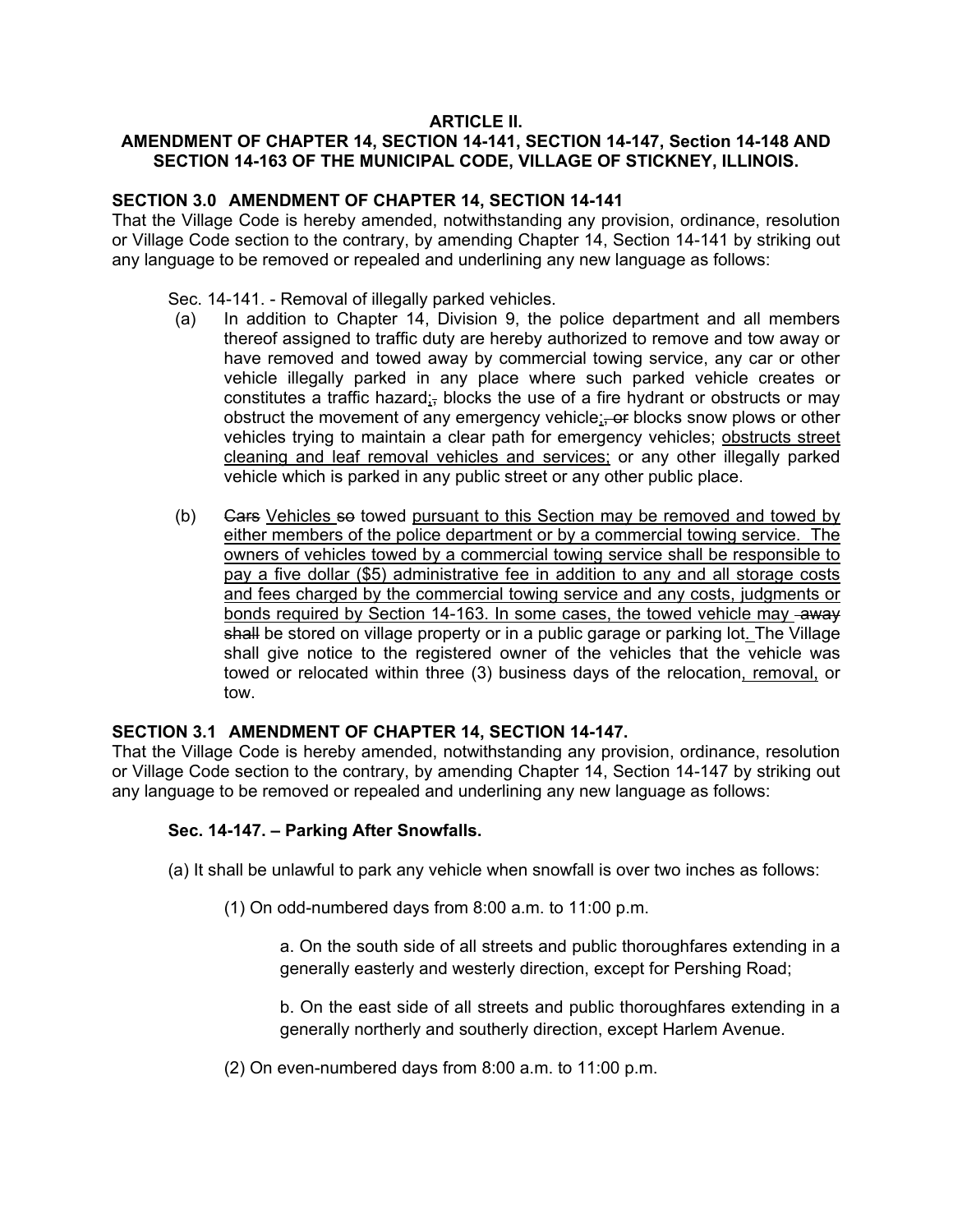a. On the north side of all streets and public thoroughfares extending in a generally easterly and westerly direction, except for Pershing Road.

b. On the west side of all streets and public thoroughfares extending in a generally northerly and southerly direction, except for Harlem Avenue.

(b) It shall be unlawful to park any vehicle when snowfall is over six inches as follows:

(1) On Pershing Road between the hours of 12:00 a.m. to 5:00 a.m. pending removal.

a. One the south side of the street between Clinton and Ridgeland Avenue.

(c) When snowfall measures two inches or more, the snow removal regulations supersede the street sweeping regulations.

(d) Vehicles parked in violation of this that fail to move their vehicles in the locations described in this section may be have their vehicles towed or relocated by the Village or removed and towed away by a commercial towing service. its agent to a municipal parking lot, public parking lot, or public street. The Village shall give notice to the registered owner of the vehicles that the vehicle was towed or relocated within three (3) business days of the relocation, removal, or tow. Said notice shall be by served by registered or certified mail, or personal delivery. Vehicles in violation of this Section that are on their third violation shall have their vehicle towed and shall no longer be eligible for vehicle relocation as it relates to towing. The registered owner of any towed vehicle shall be responsible for payment of an administrative cost of five dollars (\$5) in addition to any and all storage costs and fees charged by the commercial towing service and any costs, judgments or bonds required by Section 14-163 two hundred dollars (\$200.00).

# **SECTION 3.2 AMENDMENT OF SECTION 14-148.**

That the Village Code is hereby amended, notwithstanding any provision, ordinance, resolution or Village Code section to the contrary, by amending Chapter 14, Section 14-148 by underlining any new language as follows:

# **Sec. 14-148. Parking during street cleaning operations.**

(a) It shall be unlawful to park any vehicle on any public street or portion thereof in the village at any time from April 1 to November 30, when such streets are being cleaned as follows:

- (1) On Mondays between 8:00 a.m. and 5:00 p.m.
	- a. On the north side of all streets and public through fares extending in a general easterly and westerly direction; and
	- b. On the west side of all streets and public through fares extending in a generally northerly and southerly direction.
- (2) On Tuesdays between 8:00 a.m. and 5:00 p.m.
	- a. On the south side of all streets and public through fares extending in a generally easterly and westerly direction; and
	- b. On the east side of all street and public through fares extending in a generally northerly and southerly direction.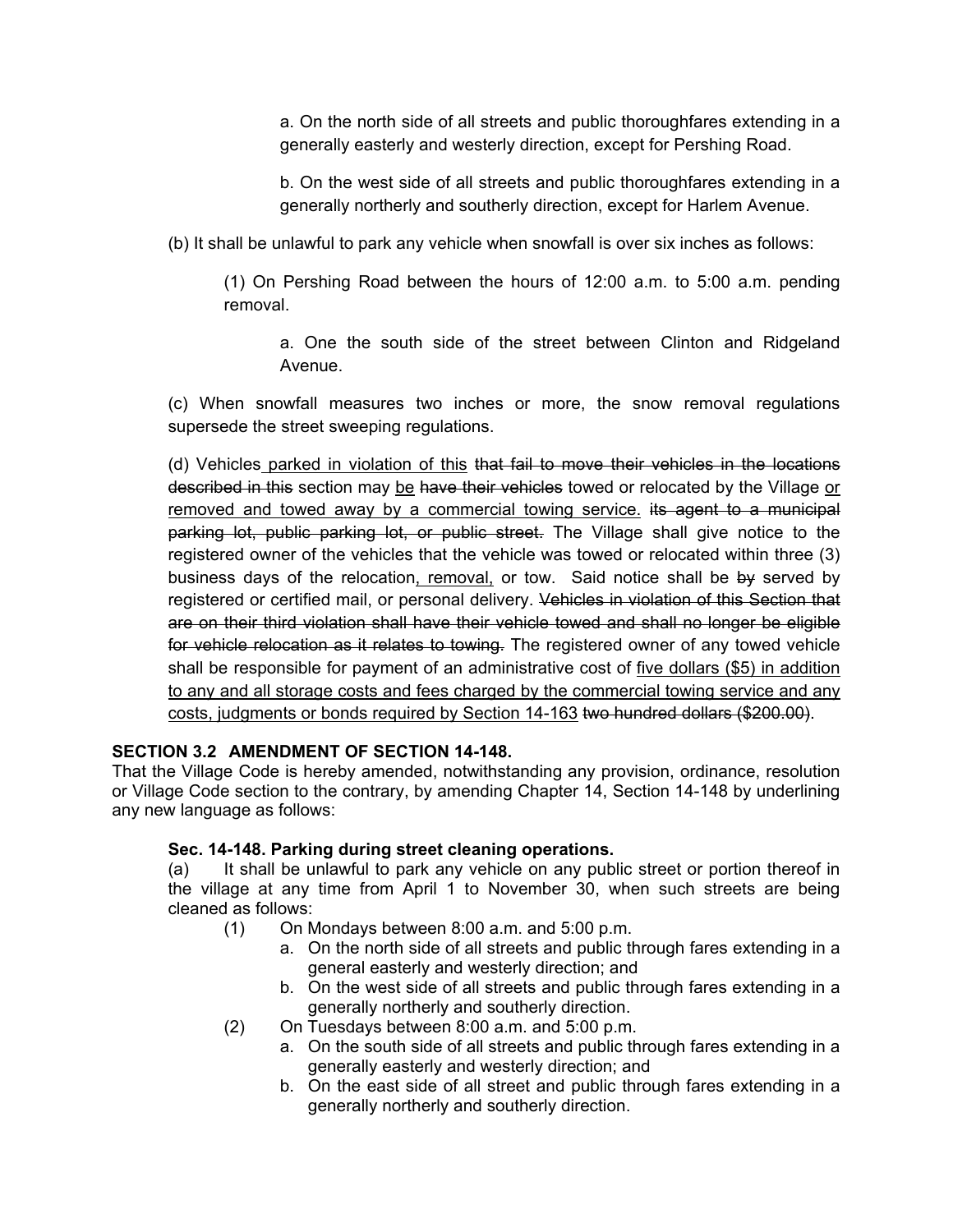- (3) Monday—Friday between 8:00 a.m. and 11:30 a.m.
	- a. On all streets and public through fares in the 4100 and 4200 blocks of East Ave; and
	- b. On all streets and public through fares in the 7000 and 7100 blocks of 40th Place.

(b) It shall be unlawful to park any vehicle on Pershing Road or portion thereof in the village at any time from April 1, through November 30 when Pershing Road is being cleaned as follows:

(1) On Tuesdays between 5:00 a.m. and 7:00 a.m.

(c) When snowfall measures two inches or more, the snow removal regulations will supersede the street sweeping regulations.

(d) Vehicles parked in violation of this section may be towed or relocated by the Village or removed and towed away by a commercial towing service. The Village shall give notice to the registered owner of the vehicles that the vehicle was towed or relocated within three (3) business days of the relocation, removal, or tow. Said notice shall be served by registered or certified mail, or personal delivery. The registered owner of any towed vehicle shall be responsible for payment of an administrative cost of five dollars (\$5) in addition to any and all storage costs and fees charged by the commercial towing service and any costs, judgments or bonds required by Section 14-163.

### **SECTION 3.3. AMENDMENT OF CHAPTER 14, SECTION 14-163**

That the Village Code is hereby amended, notwithstanding any provision, ordinance, resolution or Village Code section to the contrary, by amending Chapter 14, Section 14-163 by striking out any language to be removed or repealed and underlining any new language as follows:

#### **Sec. 14-163. Violations and penalties.**

(a) Any person receiving an initial notice of violation of an ordinance of the village prohibiting the parking of vehicles in a designated area or restricting the length of time such vehicles may be parked there or otherwise violating this chapter 14, article III, division 7, may settle and pay the claim against him or her for a such illegal parking by paying to the village the sum of \$75.00 on or before the date payment is due as provided in such notice. The minimum fine for violating chapter 14, article III shall be \$75.00 and the maximum fine shall be \$750.00. Said fine is in addition to any other fees and penalties in the Village Code of Ordinances, including but not limited to impoundment fees, relocation fees, administrative fees, and other fees provided for by law.

(b) In the event that the person to whom said ticket is issued fails to pay said violation within the time specified in the ticket, said person shall appear and defend such violation at the date set forth on said notice at the village adjudication hearing.

(c) In the event payment is not made nor an appearance made by the person issued said violation, the hearing officer shall determine and establish a fine to be paid, but not to exceed the sum of \$750.00 for any one violation.

(d) The police department and all members thereof assigned to traffic duty are hereby authorized to use immobilization equipment on any vehicle when the registered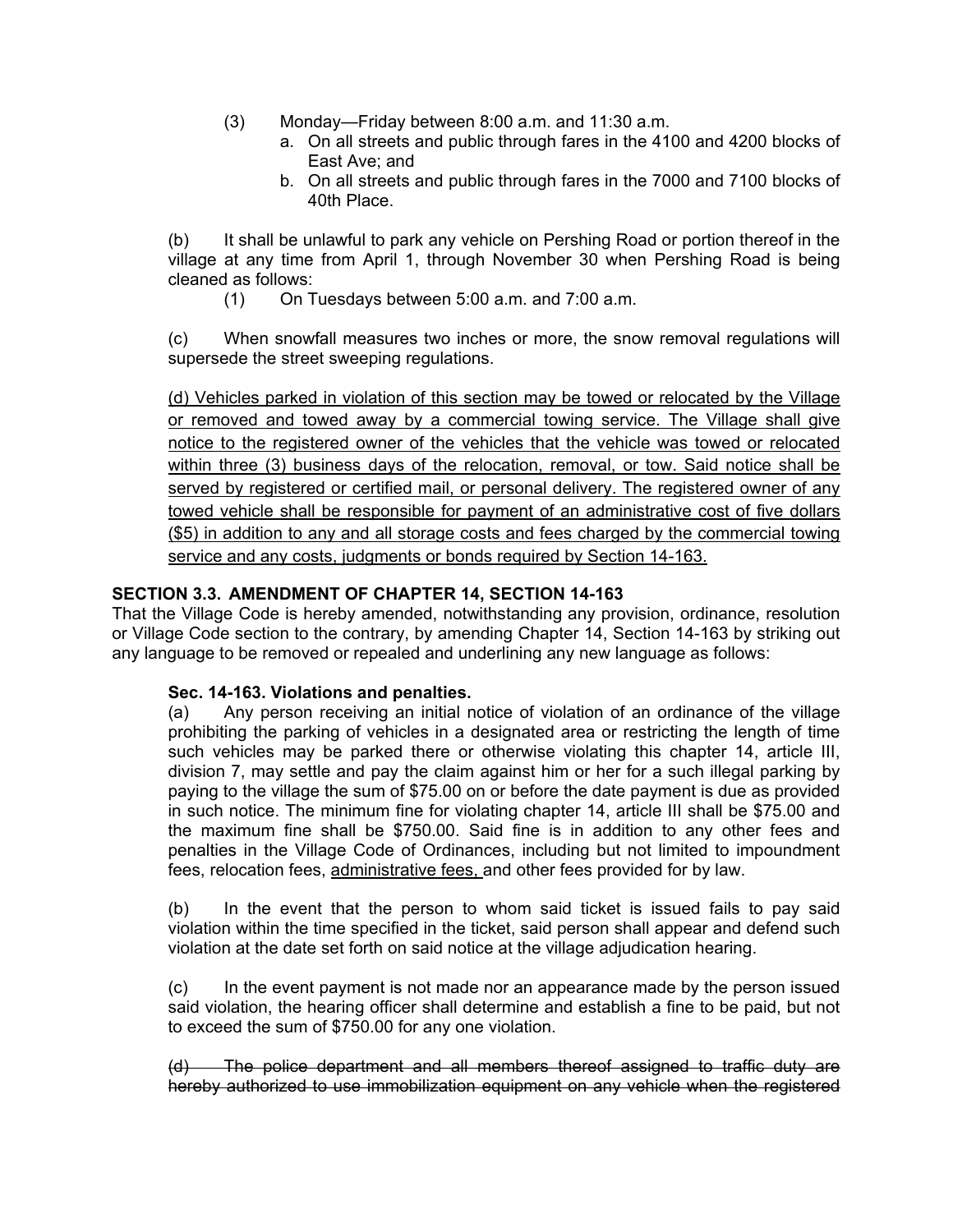owner of the vehicle has accumulated five or more unpaid tickets for violations of any of the provisions of this chapter of these codified ordinances.

- (1) According to (625 ILCS 5/11-208.3) (from Ch. 95 1/2, par. 11-208.3) Sec. 11- 208.3 (11) (c), any municipality may provide by ordinance for a system of administrative adjudication of vehicular/parking violations.
- (2) Other provisions as are necessary and proper to carry into effect the powers granted and purposes stated in this section.
- (3) Any municipality establishing vehicular standing, parking, compliance, or automated traffic law regulations under this section may also provide by ordinance for a program of vehicle immobilization for the purpose of facilitating enforcement of those regulations. The program of vehicle immobilization shall provide for immobilizing any eligible vehicle upon the public way by presence of a restraint in a manner to prevent operation of the vehicle. Any ordinance establishing a program of vehicle immobilization under this section shall provide:
	- a. Criteria for the designation of vehicles eligible for immobilization. A vehicle shall be eligible for immobilization when the registered owner of the vehicle has accumulated the number of incomplete traffic education programs or unpaid final determinations of parking, standing, compliance, or automated traffic law violation liability, or both, as determined by ordinance.
	- b. A notice of impending vehicle immobilization and a right to a hearing to challenge the validity of the notice by disproving liability for the incomplete traffic education programs or unpaid final determinations of parking, standing, compliance, or automated traffic law violation liability, or both, listed on the notice.
	- c. The right to a prompt hearing after a vehicle has been immobilized or subsequently towed without the completion of the required traffic education program or payment of the outstanding fines and penalties on parking, standing, compliance, or automated traffic law violations, or both, for which final determinations have been issued. An order issued after the hearing is a final administrative decision within the meaning of Section 3-101 of the Code of Civil Procedure.
	- d. A post immobilization and post-towing notice advising the registered owner of the vehicle of the right to a hearing to challenge the validity of the impoundment.

(d) The registered owner of any vehicle that is towed by a commercial towing service pursuant to Sections 14-141, 14-147, and 14-148, and has been issued a citation for violations of same, shall be required to deposit a \$75 bond with the Village before their vehicle may be released from the commercial towing service. Proof of payment of such bond shall be required. The bond may be used to either pay the citation and enter a plea of guilty or if the registered owner wishes to contest the ticket, the \$75 fee shall be used towards the payments of fines and court costs, if any. If, after a hearing by the Village adjudicator, no fines or court costs are assessed against the registered owner, then the \$75 bond shall be returned to the registered owner.

(e) Appeal from any judgment entered by the administrative hearing officer shall be in accordance with the applicable ordinances of the Village of Stickney and the Illinois Compiled Statutes.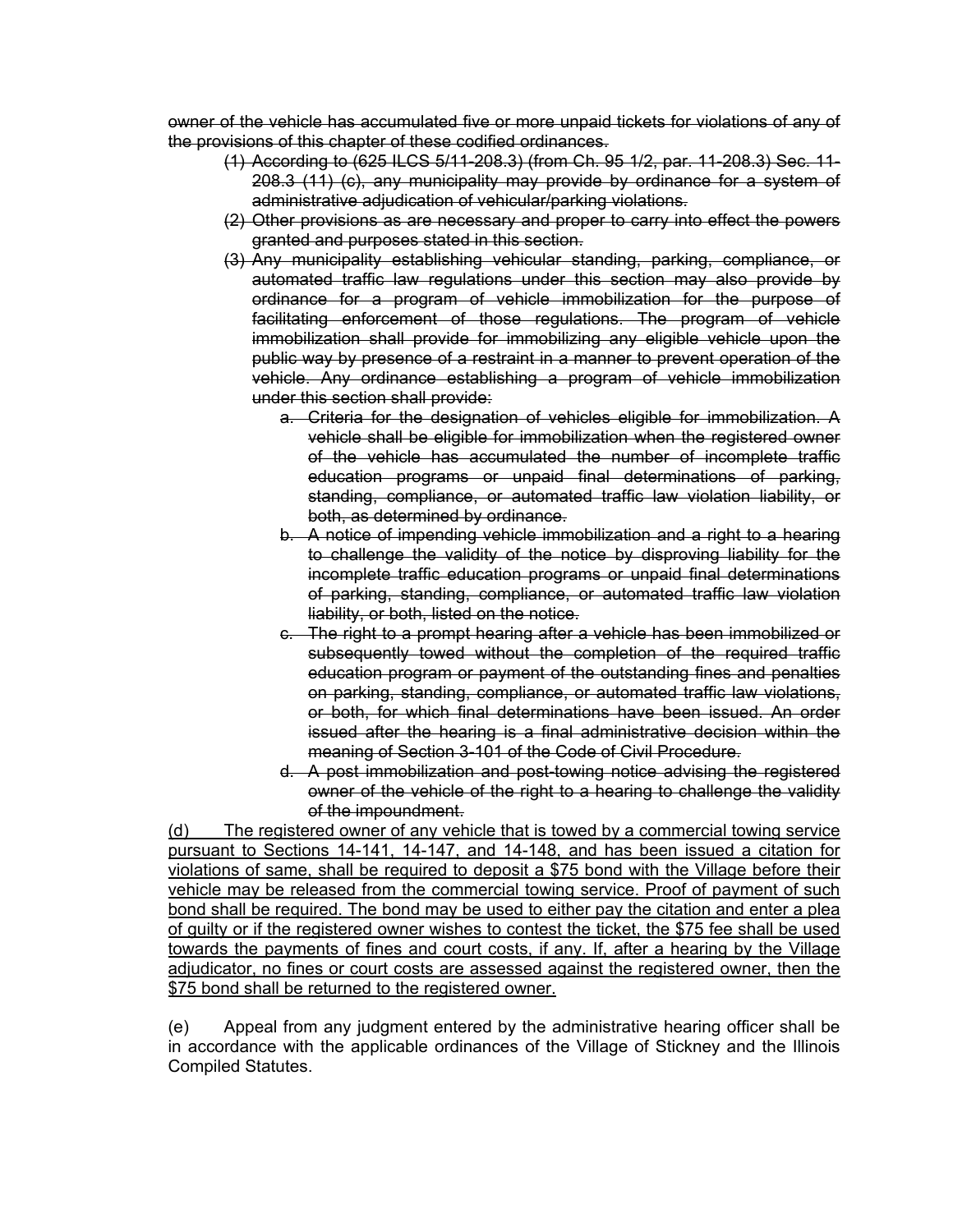# **SECTION 3.4. OTHER ACTIONS AUTHORIZED.**

The officers, employees and/or agents of the Village shall take all action necessary or reasonably required to carry out, give effect to and consummate the amendments contemplated by this Ordinance and shall take all action necessary in conformity therewith, including, but not limited to, the installation of any street or parking signs as contemplated herein. The officers, employees and/or agents of the Village are specifically authorized and directed to draft and disseminate any and all necessary forms or notices to be utilized in connection with the intent of this Ordinance.

#### **ARTICLE III. HEADINGS, SAVINGS CLAUSES, PUBLICATION, EFFECTIVE DATE**

#### **SECTION 4. HEADINGS.**

The headings of the articles, sections, paragraphs and subparagraphs of this Ordinance are inserted solely for the convenience of reference and form no substantive part of this Ordinance nor should they be used in any interpretation or construction of any substantive provision of this Ordinance.

#### **SECTION 5. SEVERABILITY.**

The provisions of this Ordinance are hereby declared to be severable and should any provision of this Ordinance be determined to be in conflict with any law, statute or regulation by a court of competent jurisdiction, said provision shall be excluded and deemed inoperative, unenforceable and as though not provided for herein and all other provisions shall remain unaffected, unimpaired, valid and in full force and effect.

#### **SECTION 6. SUPERSEDER.**

All code provisions, ordinances, resolutions, rules and orders, or parts thereof, in conflict herewith are, to the extent of such conflict, hereby superseded.

#### **SECTION 7. PUBLICATION.**

A full, true and complete copy of this Ordinance shall be published in pamphlet form or in a newspaper published and of general circulation within the Village as provided by the Illinois Municipal Code, as amended.

### **SECTION 8. EFFECTIVE DATE.**

This Ordinance shall be effective and in full force ten (10) days after its passage, approval and publication in accordance with Illinois law.

(REMAINDER OF THIS PAGE INTENTIONALLY LEFT BLANK)